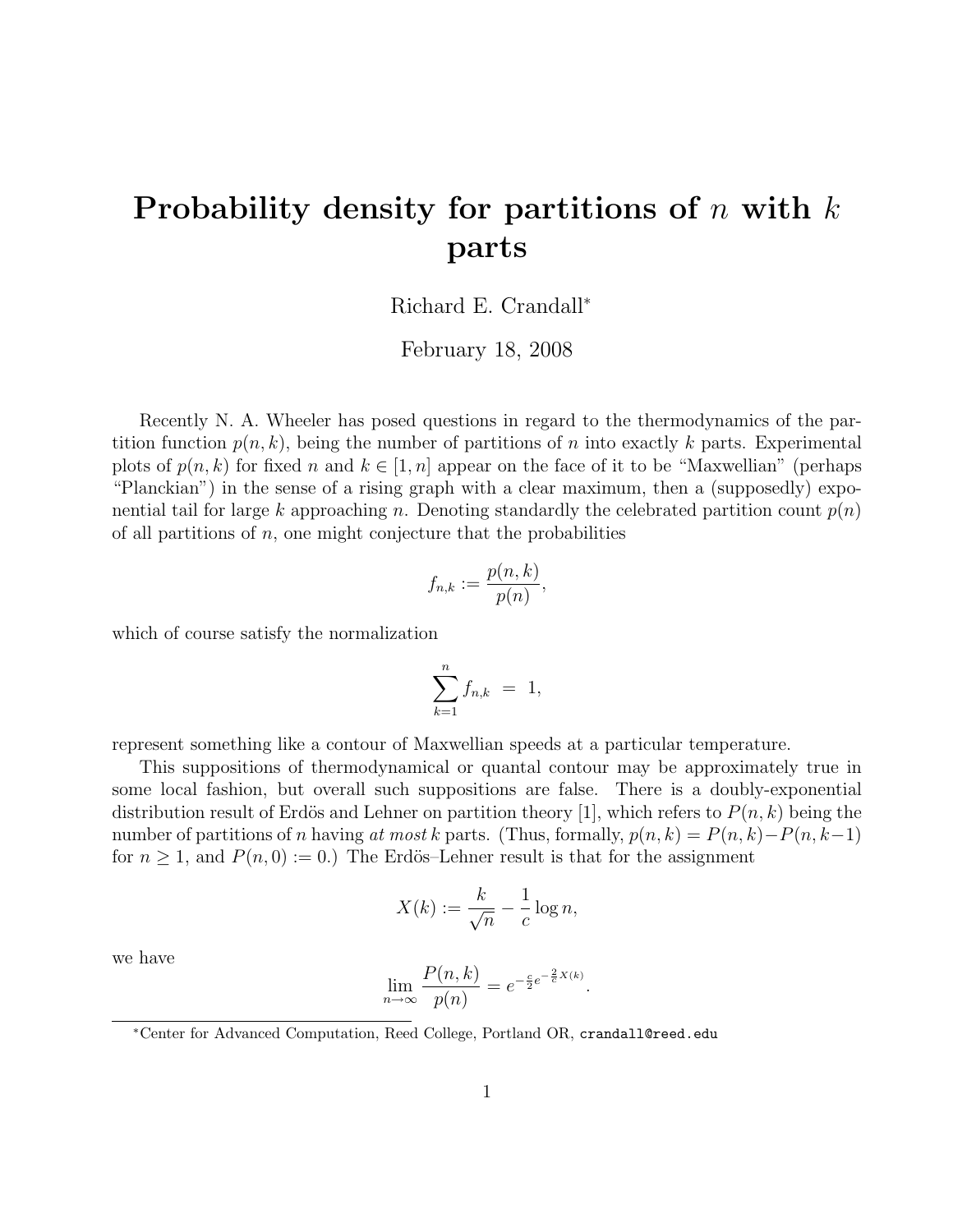Here the absolute constant is

$$
c := \pi \sqrt{\frac{2}{3}}.
$$

This theorem leads to an asymptotic estimate for the probability density as a discrete form

$$
f_{n,k} \sim e^{-\frac{c}{2}e^{-\frac{2}{c}X(k)}} - e^{-\frac{c}{2}e^{-\frac{2}{c}X(k-1)}}.
$$

One might also replace the discrete differencing from  $k \to k-1$  with a derivative, to obtain heuristically a *continuous* analogue (which we have also normalized with a prefactor depending on  $n$ :

$$
f(n,k) = \frac{1}{1 - e^{-\frac{2}{c}\sqrt{n}}} e^{-\frac{c}{2}\frac{k}{\sqrt{n}}} e^{-\frac{2}{c}\sqrt{n}} e^{-\frac{c}{2}\frac{k}{\sqrt{n}}}.
$$

Here the variable k is now continuous, ranging as  $k \in [0,\infty]$ . (Though  $k \leq n$  in the discrete theory, it is convenient to allow any such  $k$  for this continuous density.) With these caveats we have, exact normalization

$$
\int_0^\infty f(n,k) \; dk \; = \; 1.
$$

It is remarkable that actual numerical plots show the continuous analogue to be inferior to the discrete form for relatively small  $k$ , as discovered by N. Wheeler.

Using the (suspect) continuous density—again heuristically—a maximum of said density should occur at the mode value

$$
k_0 \sim \frac{1}{\pi} \sqrt{\frac{3}{2}} \sqrt{n} \log n.
$$

This supposition turns out to be rigorously valid, in the sense that G. Szekeres established in 1953 [2] the sharper, yet consistent asymptotic

$$
k_0 = \frac{\sqrt{6}}{\pi} \sqrt{n} L + \frac{6}{\pi^2} (3(L+1)/2 - L^2/4) - 1/2 + O((\log^4 n)/\sqrt{n}),
$$

with  $L := \log((1/\pi))$ √ 6n).

It was also known to Erdös and Lehner that for  $k << \sqrt{n}$  we have

$$
P(n,k) \approx \frac{1}{k!} \binom{n-1}{k-1}.
$$

From this perhaps one can use  $p(n, k) = P(n, k) - P(n, k - 1)$  to determine the small-k density  $f_{n,k}$ . It would be good to develop a unified theory of how such a small-k estimate joins with the doubly-exponential behavior for larger  $k$ .